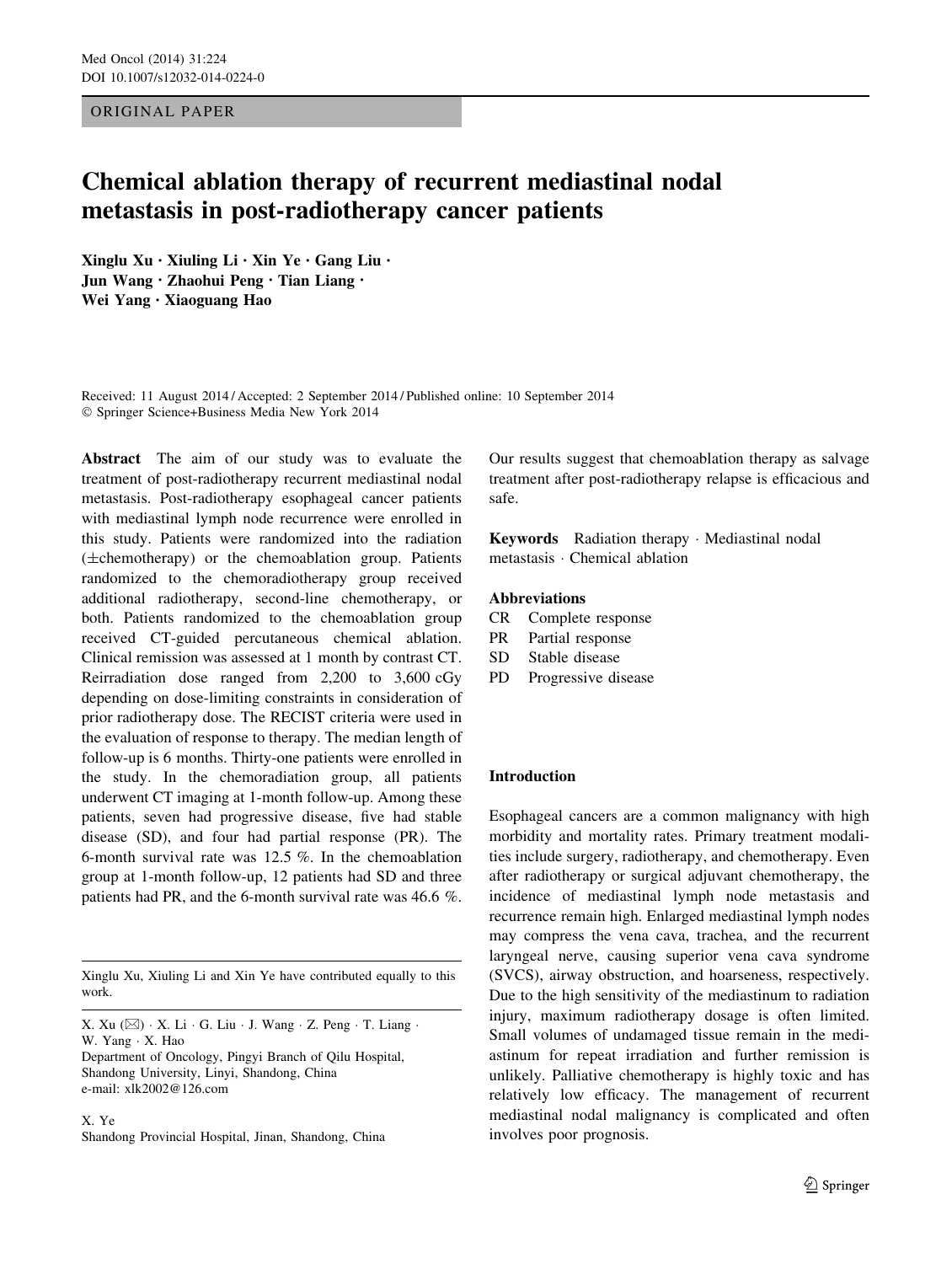Chemical ablation is a well-tolerated and cost-effective procedure. It has been used in the treatment of various pathologies including hepatocellular carcinoma, polycystic liver disease, recurrent secondary hyperparathyroidism, and thyroid cancer metastases. In one study, the 5-year survival of PEI was shown to be no worse than that of radiofrequency ablation in the treatment of hepatocellular carcinoma [[1\]](#page-5-0). It was also found to be associated with longterm survival [[2\]](#page-5-0). When compared to surgical resection, the 5-year survival of PEI was not inferior to that of hepatocellular carcinoma [[3\]](#page-5-0). Additionally, chemical ablation has also been found to improve overall survival with no increase in adverse events when combined with radiofrequency ablation [\[4](#page-5-0)]. In the treatment of papillary thyroid cancer, ultrasound-guided PEI was found to be a minimally invasive and efficacious alternative in the ablation of postoperative cervical lymph node metastases [[5,](#page-5-0) [6](#page-5-0)]. CT-guided percutaneous chemical ablation is an important interventional tool in the treatment of tumors [\[7](#page-5-0), [8](#page-5-0)]. It is especially efficacious in the treatment of liver tumors, GI tract tumors, and post-operative neck nodal metastases attributable to primary thyroid cancers [\[5](#page-5-0)].

Mediastinal nodal metastases have high morbidity and mortality. Patients with recurrent mediastinal nodal malignancies have poor prognoses. In patients initially treated with radiotherapy at or near the mediastinum for esophageal cancer, repeat radiotherapy is often limited by the radiation dosage and decreased efficacy. Surgical treatment in most of these patients is not viable due to radiation-induced mediastinal injury, fibrosis, or tissue friability. Most of these patients were not surgical candidates because of the stage of their tumors. For this reason, a minimally invasive approach to targeting and ablation of specific lymph nodes using image-guided chemoablation is here proposed for recurrent mediastinal nodal metastases.

Due to recent advances in real-time clinical imaging, chemical agents can be accurately and safely delivered to specific organs and tissues. Ultrasound-guided chemoablation has been found to be efficacious in the treatment recurrent cervical lymph node metastases due to primary papillary thyroid carcinoma [\[9](#page-5-0)]. However, the treatment of recurrent mediastinal nodal metastases with PEI has not been reported. The conventional approach to the treatment of recurrent nodal metastases is to repeat radiotherapy or chemotherapy, imaging-guided chemoablation may also be suitable and it may have better outcomes, less severe side effects, and less expense. In this study, 31 primary esophageal cancer patients with recurrent mediastinal lymph node metastases were treated. The efficacy and adverse effects of CT-guided chemoablation were compared to those of repeat chemoradiotherapy.

Table 1 Dosage of radiation therapy initial treatment

| $5,000$ cGy | $6,000 - 6,600$ cGy | Total |
|-------------|---------------------|-------|
|             | 10                  | 16    |
|             |                     | 15    |
|             |                     |       |

#### **Methods**

#### Clinical information

This study was approved by the local ethics committee and Institutional Review Board (Pingyi branch of Qilu Hospital). Between July 12, 2009 and December 1, 2012, 31 esophageal cancer patients who had initially been treated for their primary malignancies at the oncology department of our institution were enrolled in this study. Patients were randomized 1:1 to either repeat chemoradiotherapy or chemoablation.

Patients included in this study were diagnosed with tumor progression secondary to esophageal with complications including superior vena cava syndrome (SVCS), dyspnea, and hoarseness. The dose of adjuvant radiotherapy was 5,000 cGy in 25 fractions. The radiation dosage for patients with post-surgery lymph node metastasis and for patients receiving radiotherapy with no surgical treatment was 6,000–6600 cGy in 30–33 fractions (Table 1). A total of 12 patients received two-dimensional radiotherapy and 19 patients received 3-dimensional conformal radiotherapy.

Chemical ablation

## Materials

22G or 21G HAKKO PTC needle (made in Japan) was used in puncture procedure, chemical ablation agent, absolute ethanol, was obtained from Laiyang chemical plant (Laiyang Shandong, China), and Lipiodol was obtained from Guerbet Pharmaceuticals Co., Ltd (made in France).

# CT guidance

Instruments A 16-slice spiral CT (Siemens SOMTOM Emotion, made in Germany) was used for imaging guidance. An outline of the positions of adjacent organs was made during conventional preoperative CT scanning. Based on the lesion location, its relationship with adjacent and vital structures, the optimal patient position, and instrument insertion sites were identified.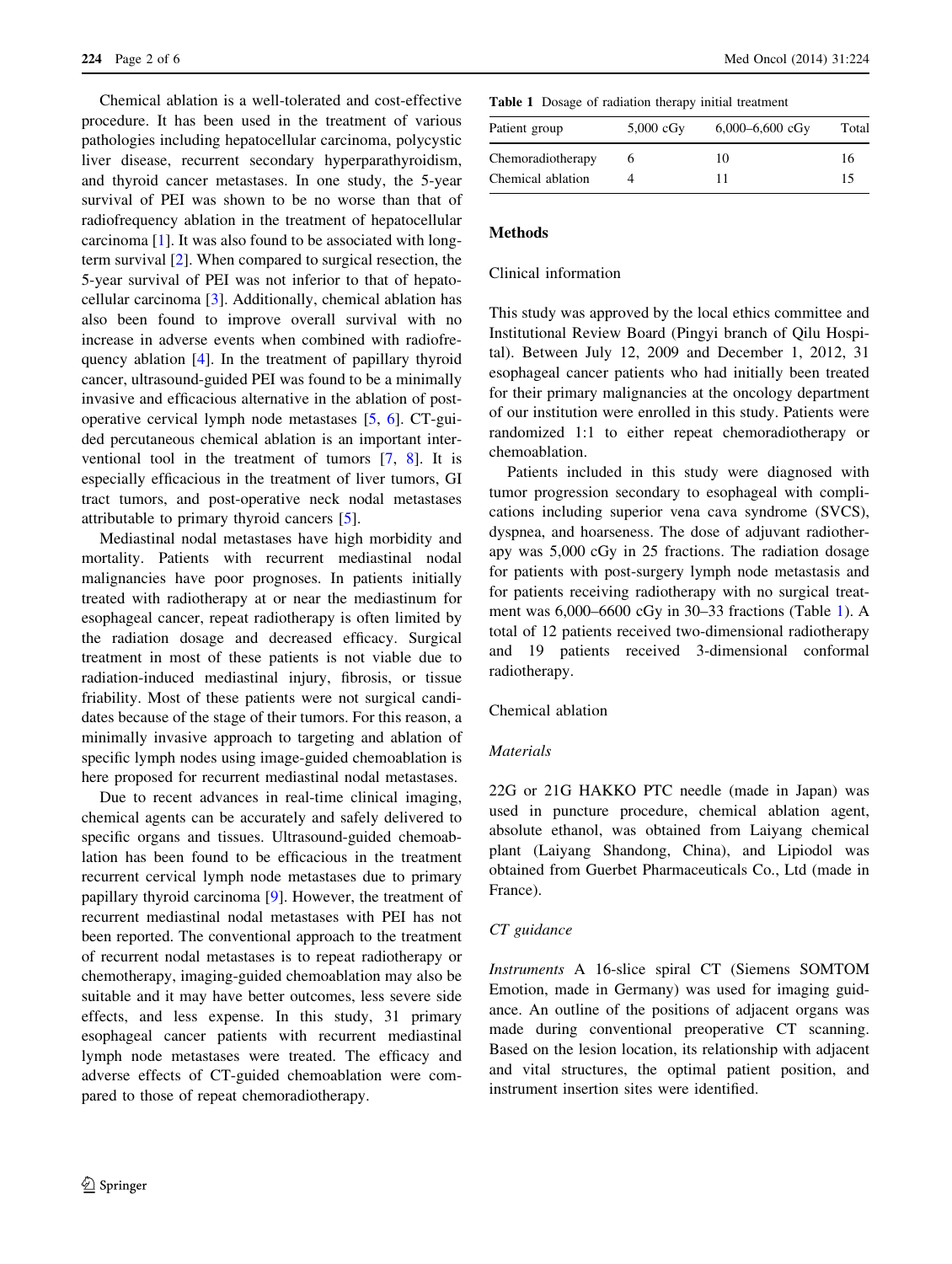

Fig. 1 a. Patient #1 (primary esophageal carcinoma), enhanced CT imaging of post-radiotherapy enlargement of mediastinal lymph node (station 2R) metastasis prior to chemical ablation. b. Patient #1 (primary esophageal carcinoma), thoracostomy needle insertion in the treatment of post-radiotherapy enlargement of mediastinal lymph node (station 2R) metastasis. c. Patient #1 (primary esophageal carcinoma), thoracostomy needle insertion in the treatment of post-

#### Chemoablation

Prior to the procedure, patients received respiratory therapy with rate and rhythm exercises. Pre-operative sedatives, analgesics, and anesthetics were administered. A conventional 22G needle was used for thoracostomy and mediastinostomy. Patients were instructed to inhale immediately after needle insertion (Fig. 1a). The needle was then advanced in a stepwise fashion while taking all vital mediastinal organs into consideration. This procedure usually requires three steps. During the first step, the needle is advanced under CT guidance to 50 % of the predetermined distance (Figs. 1b, [3b](#page-3-0), c). During the second step, the angle of approach was adjusted. The needle was then advanced to the nearest lymph node while not traversing the level of large vessels. A scan was then performed to confirm the needle position. During step three, the needle was advanced into the predetermined coordinates within the lymph node for biopsy. This was followed by a confirmation scan. A solution (9:1) of ethiodol was then injected into the lymph node (Figs. 1c, [2](#page-3-0)c, [3](#page-3-0)d). Due to the irregularity in lymph node shape, which was caused by mediastinal metastasis, the injection volume could not be calculated using a spherical volume. Instead, an injection– validation–injection method was used. Here, a small volume was initially injected ( $\approx$ 1 mL) followed by CT validation of the extent of ethiodol diffusion. Based on this

radiotherapy enlargement of mediastinal lymph node (station 2R) metastasis. d Patient #1 (primary esophageal carcinoma), postradiotherapy enlargement of mediastinal lymph node (station 2R) metastasis with successful lymph node penetration and injection. e Patient #1 (primary esophageal carcinoma), post-radiotherapy enlargement of mediastinal lymph node (station 2R) metastasis with successful lymph node penetration and injection

initial trial, the direction of the needle and depth of penetration were adjusted, and then additional volumes were injected for complete and uniform dispersion of the chemical ablation agent.

#### Chemoradiotherapy

The instruments used in radiation therapy include accelerator linear (BJ6B, Beijing medical apparatus and instrument Institute) and treatment planning system (Topslane Venus). The dosage of radiation was based on the limitations imposed by vital structures such as the lung and spinal cord. The dosage of repeat radiotherapy was 2,200–3,600 cGy with a conventional fractionated dosage of 200 cGy/f. Chemotherapy administered included one course of gemcitabine (Haosen Pharmaceutical Group, Jiangshu, China) plus cisplatin (Haosen Pharmaceutical Group, Jiangshu, China) and one course of paclitaxel (Yangtz River Pharmaceutical Group, Jiangshu, China) plus cisplatin (Haosen Pharmaceutical Group, Jiangshu, China).

#### Statistical analysis

The statistical software SPSS version 13.0 was used for data analysis. Efficacy was compared using Fisher's exact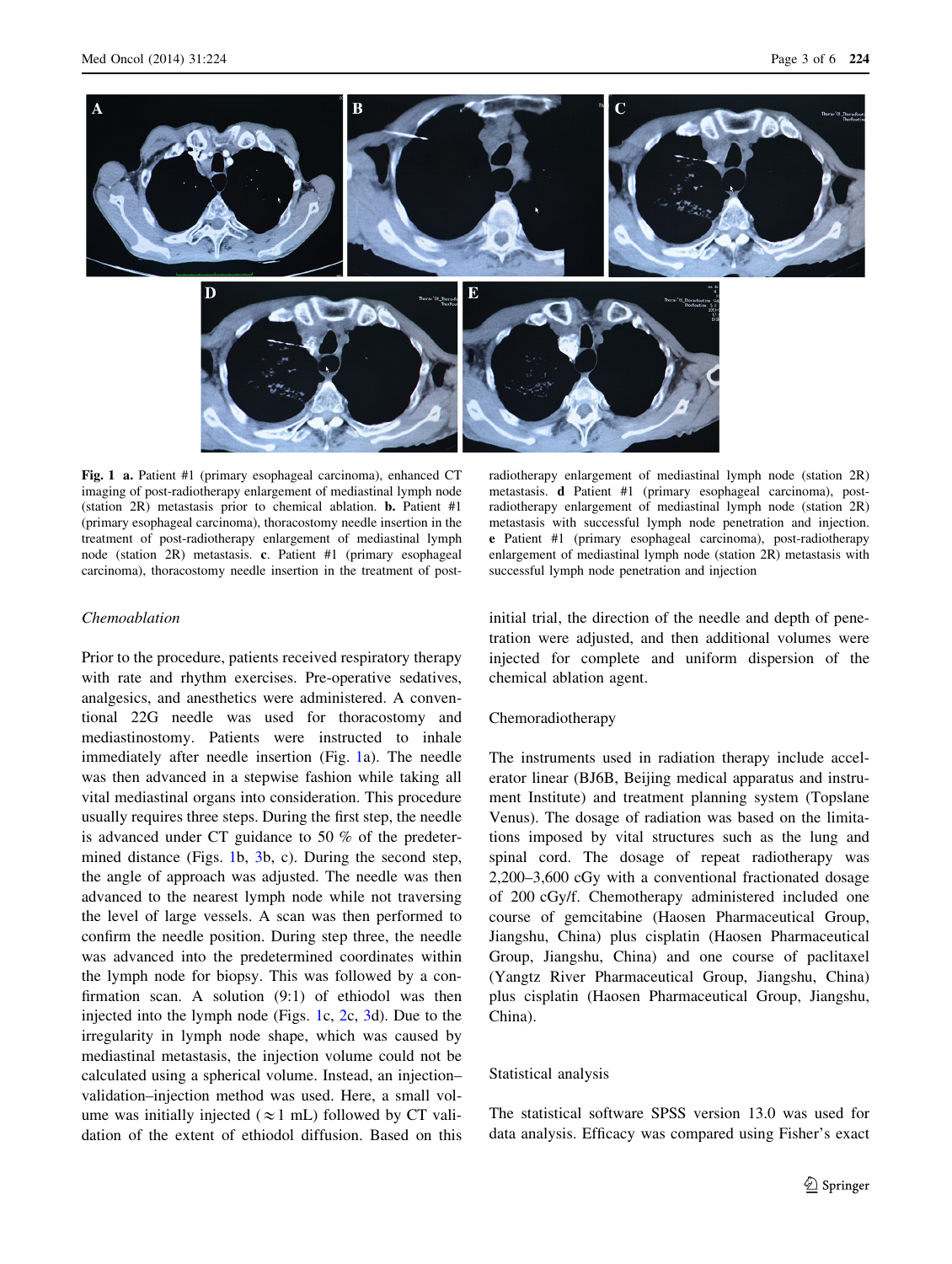<span id="page-3-0"></span>

Fig. 2 a Patient #2 (primary esophageal carcinoma), post-surgical, post-radiotherapy mediastinal lymph node metastasis (region 7) with atelectasis of the left lung (lung window). b Patient #2 (primary esophageal carcinoma), post-surgical, post-radiotherapy mediastinal lymph node metastasis (region 7) with atelectasis of the left lung (mediastinal window). c Patient #2 (primary esophageal carcinoma), thoracostomy needle penetration in post-surgical, post-radiotherapy mediastinal lymph node metastasis (region 7) with atelectasis of the left lung. d Patient #2 (primary esophageal carcinoma), post-surgical, post-radiotherapy mediastinal lymph node metastasis (region 7) with atelectasis of the left lung. One week into follow-up, atelectasis showed significant improvement (mediastinal window). e Patient #2 (primary esophageal carcinoma), post-surgical, post-radiotherapy mediastinal lymph node metastasis (region 7) with atelectasis of the left lung. One week into follow-up, atelectasis showed significant improvement (lung window)



Fig. 3 a Patient #3 (primary esophageal carcinoma), enhanced CT scan of post-radiotherapy mediastinal lymph node metastasis (region 2L). b Patient #3 (primary esophageal carcinoma), post-radiotherapy mediastinal lymph node metastasis (region 2L) during thoracostomy needle penetration. c Patient #3 (primary esophageal carcinoma), post-radiotherapy mediastinal lymph node metastasis (region 2L)

during thoracostomy needle penetration. d Patient #3 (primary esophageal carcinoma), post-radiotherapy mediastinal lymph node metastasis (region 2L) after chemical ablation. e Patient #3 (primary esophageal carcinoma), post-radiotherapy mediastinal lymph node metastasis (region 2L) after chemical ablation at 1-month follow-up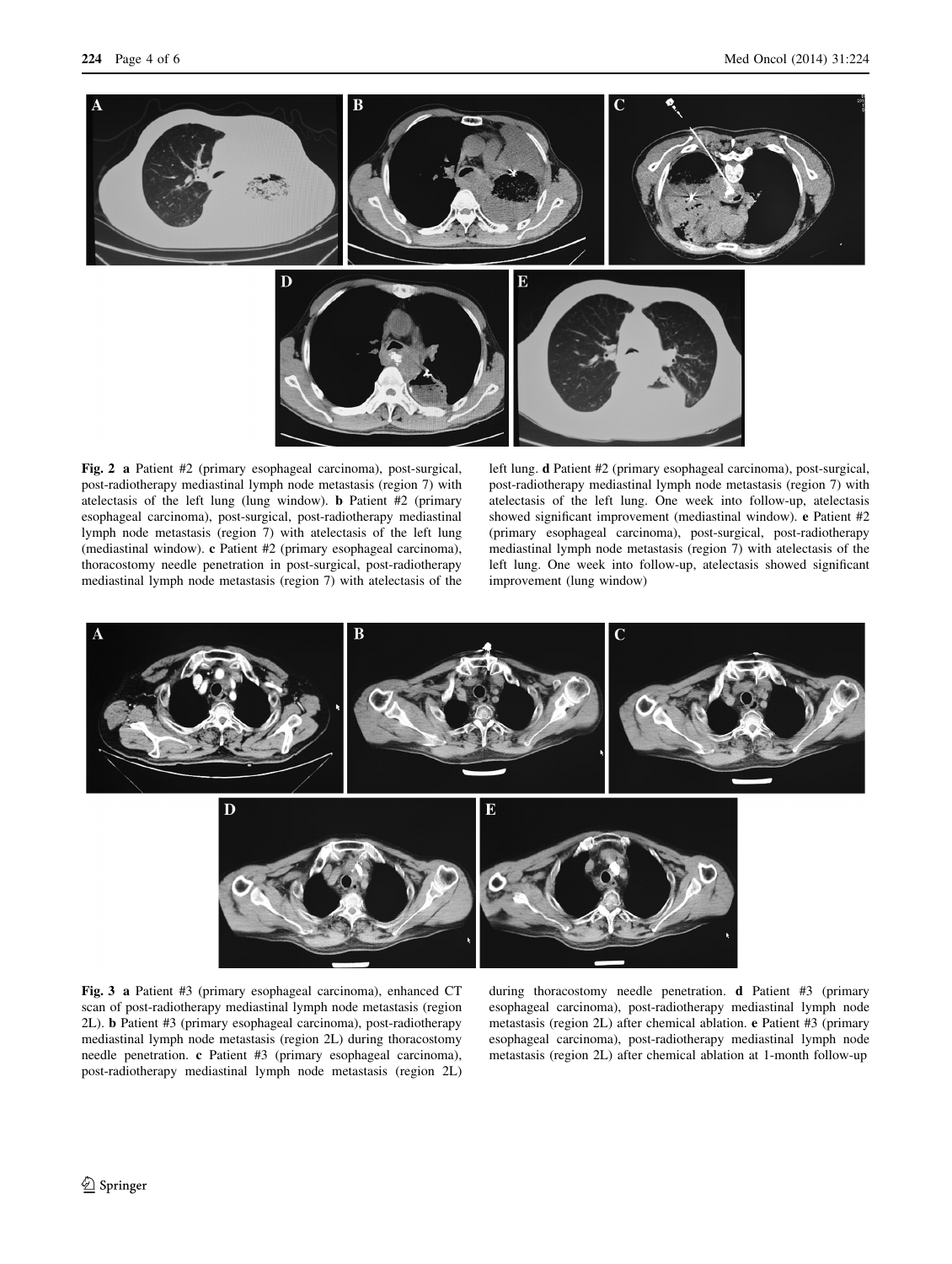Table 2 CT imaging at 1 month after the procedure treatment

| Patient group     | CR | PR | SD |  |
|-------------------|----|----|----|--|
| Chemoradiotherapy |    |    |    |  |
| Chemical ablation |    |    |    |  |

Table 3 Comparison of efficacy between chemoradiotherapy and chemoablation

| Patient group     | <b>Efficacious</b> | Non-efficacious |
|-------------------|--------------------|-----------------|
| Chemoradiotherapy |                    |                 |
| Chemical ablation | 15                 |                 |

Patients with CR, PR, and SD are classified as effective and patients with PD are classified as ineffective



Fig. 4 Kaplan–Meier survival curve. Group 1: chemoradiotherapy group; Group 2: chemical ablation group

test, while survival was compared using the log-rank test. The threshold of statistical significant was  $p\lt0.05$ .

## Results

A total of 16 patients received chemoradiotherapy and 15 patients received chemoablation. In both treatment groups, CT imaging was performed prior to, immediately after, and at 1 month after treatment. CT imaging was also performed intraoperatively during chemoablation after each injection to verify the uniformity of the ablation agent dispersion. At 1 month, if the tumor size was found to be stable (SD) or reduced (CR or PR) in CT imaging accompanied by improvements in clinical symptoms, the outcome was

Table 4 Survival rate at 6 months after treatment for recurrent mediastinal tumor

| Six months survival rate $(\%)$ |  |  |
|---------------------------------|--|--|
| 12.5                            |  |  |
| 46.6                            |  |  |
|                                 |  |  |

described as efficacious. Patients with PD are considered non-efficacious.

Among 16 patients receiving chemoradiotherapy, 9 had efficacious responses (SD in five patients and PR in four patients,) at 1-month follow-up. However, among 15 patients receiving chemoablation, all had efficacious responses ( $p = 0.007$ , Fisher's exact test), demonstrating improved efficacy (Tables 2, 3). Additionally, the 6-month survival rate was significantly improved  $(p = 0.024,$  $\gamma^2 = 5.064$ ,  $df = 1$ , log-rank test) among patients receiving chemoablation (46.6 %) compared to patients receiving chemoradiotherapy (12.5 %, Fig. 4; Table 4).

Among several patients who received chemoradiotherapy, tracheoesophageal fistulas in three patients and severe radiation esophagitis in five patients were diagnosed. In contrast, no significant complication was observed in chemoablation group.

#### **Discussion**

Primary esophageal carcinomas have high rates of mediastinal lymph node metastasis. Manifestations of metastatic disease include SVCS, compression of the trachea leading to airway obstruction, and hoarseness resulting from recurrent laryngeal nerve compression. Chemotherapy is the primary treatment modality for mediastinal lymph node metastasis. However, the treatment of post-radiotherapy tumor recurrence and tumor metastasis is often difficult. Because of multi-drug resistance, salvage chemotherapy often gets less curative effect. In theory, repeat radiotherapy may be used as treatment. However, the total advisable dose of radiation is limited by radiosensitive structures such as the spinal cord and lungs. This makes additional radiation treatments less efficient and may predispose the patient to complications such as tracheoesophageal fistulas. Lastly, palliative chemotherapy may also have limited use due to its high drug resistance and low efficacy.

In a complex body compartment such as the mediastinum, the treatment of mediastinal lymph node metastasis with radiofrequency and microwave ablation techniques has met with limited success. Procedures such as radioactive seed implantation carry a significant level of technical difficulty due to the risk of penetrating vital structures and limitations in achieving uniform distribution. Additionally,